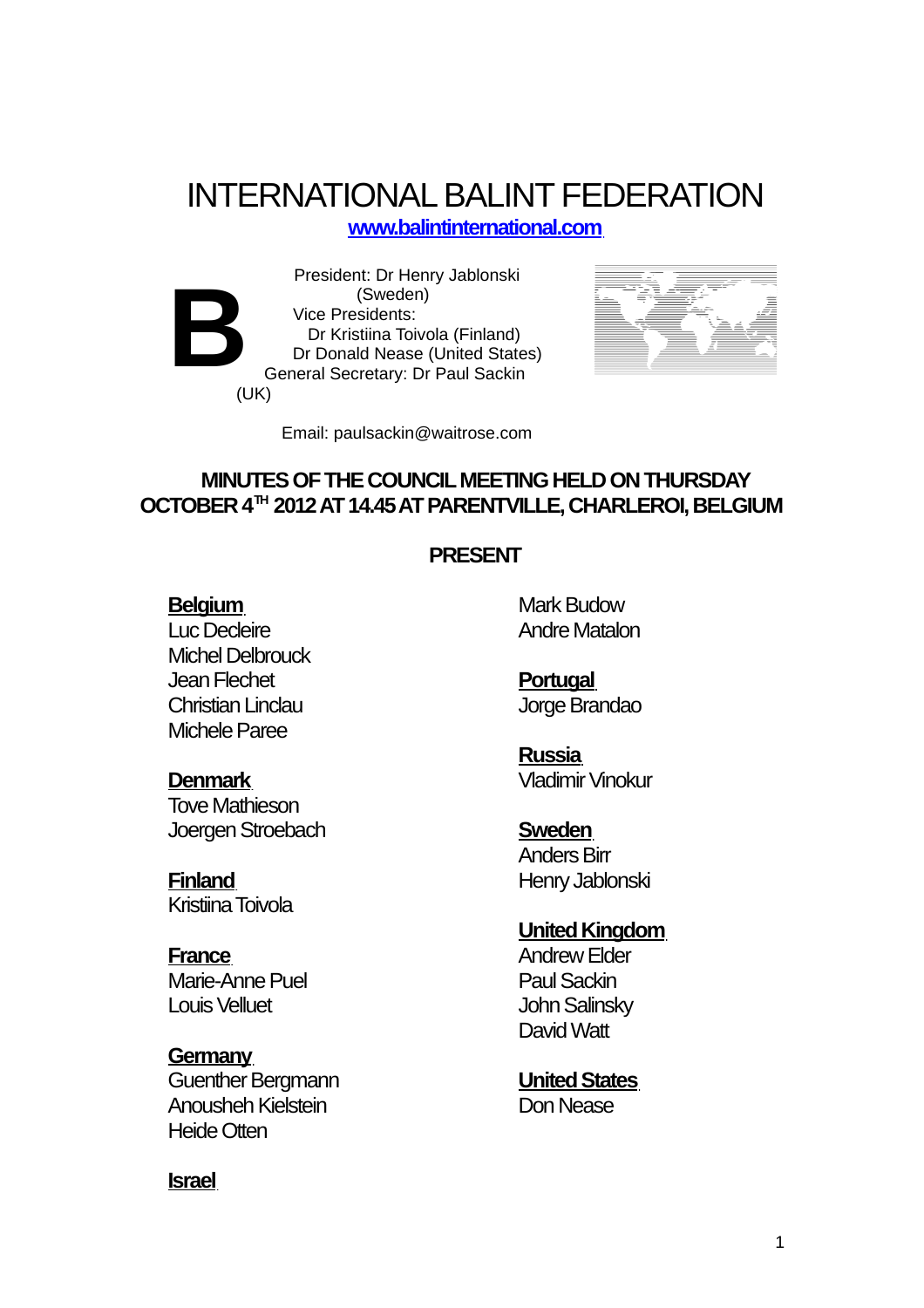- 1. **Welcome** Henry welcomed everyone to the meeting
- 2. **Apologies** Australia & New Zealand, Poland and Croatia
- 3. **Minutes of the previous council meeting** These were accepted
- 4. **Matters arising from the Minutes** The Board wished to raise the matter of publications to be considered in Any Other Business
- 5. **Report from the Board** a) Kristiina wished to draw Council members' attention to the 2012 AMA–CMA–BMA International Conference on Physician Health in Montreal on 25-27 October 2012 (http://www.cma.ca/2012InternationalConference). Kristiina will be running a workshop on Balint. b) Following the application for individual membership of the IBF of a physician with no obvious connection with Balint work, the Board is considering the criteria for individual membership
- 6. **Treasurer's report** As interim Treasurer, Henry reported that the Belgian accounts have now all closed and our assets are in Swedish accounts. There is a Euro pocket for ease of payments to and from Eurozone countries. Reserves are in a deposit account. Further investments with the possibility of better returns are to be considered. A full report for each calendar year, scrutinised by the revisors, will be presented at the spring Council meeting and submitted to the Swedish authorities for tax purposes. The Board felt that the reduced fees for former communist countries were no longer appropriate. Instead they proposed that for 2013 fees should be 700 Euros for societies of 40 or more members and 350 Euros for societies with less than 40 members. The Council agreed this unanimously.
- 7. **Chinese membership** The Board's proposal to admit China to the IBF from January 2013 following the production of a satisfactory ethical code was unanimously accepted. Heide pointed out that the Chinese had had Balint training for at least 12 years. Recently she and others had visited to run workshops and now these included a leaders' workshop. The Council wished to thank Heide and her colleagues for all the work they had done. It was also agreed that all societies would be asked to submit their ethical codes.
- 8. **Guidelines for World Congresses** The revised version was accepted by the Council
- 9. **Guidelines for Hosting Council meetings** The revised version was accepted by the Council
- 10. **WONCA** There had been minimal interest form participants at the Vienna meeting for the Balint sessions but they had not been properly included in the programme. There was a very useful dialogue there with Clare Gerada, chair of the Royal College of General Practitioners. It was agreed that Henry would write to Clare suggesting that we ask for a plenary and group sessions for Balint at WONCA Prague in 2013and that she is included as part of our presentation. If this does not materialise we shall wait for the Lisbon 2014 meeting. Mark said he would probably be attending in Prague anyway and would be happy to represent us without reimbursement. Mark pointed out that Prague is a World meeting, not a European one.
- 11. **Translation Board** The Translation Board is still considering the proposal from Bohdan Wasilewski. While it was a useful review, we did not think that the chapter presented in an English version offered new insights and therefore Bohdan has agreed to translate another chapter for us to consider. There was no news as to whether Helene Oppenheim had found a publisher to take on the translation of her book. Luc mentioned that the Belgian Society is working on a review of Balint publications and may be asking for support from the Transaltion Board for an English translation. Heide mentioned that Kai